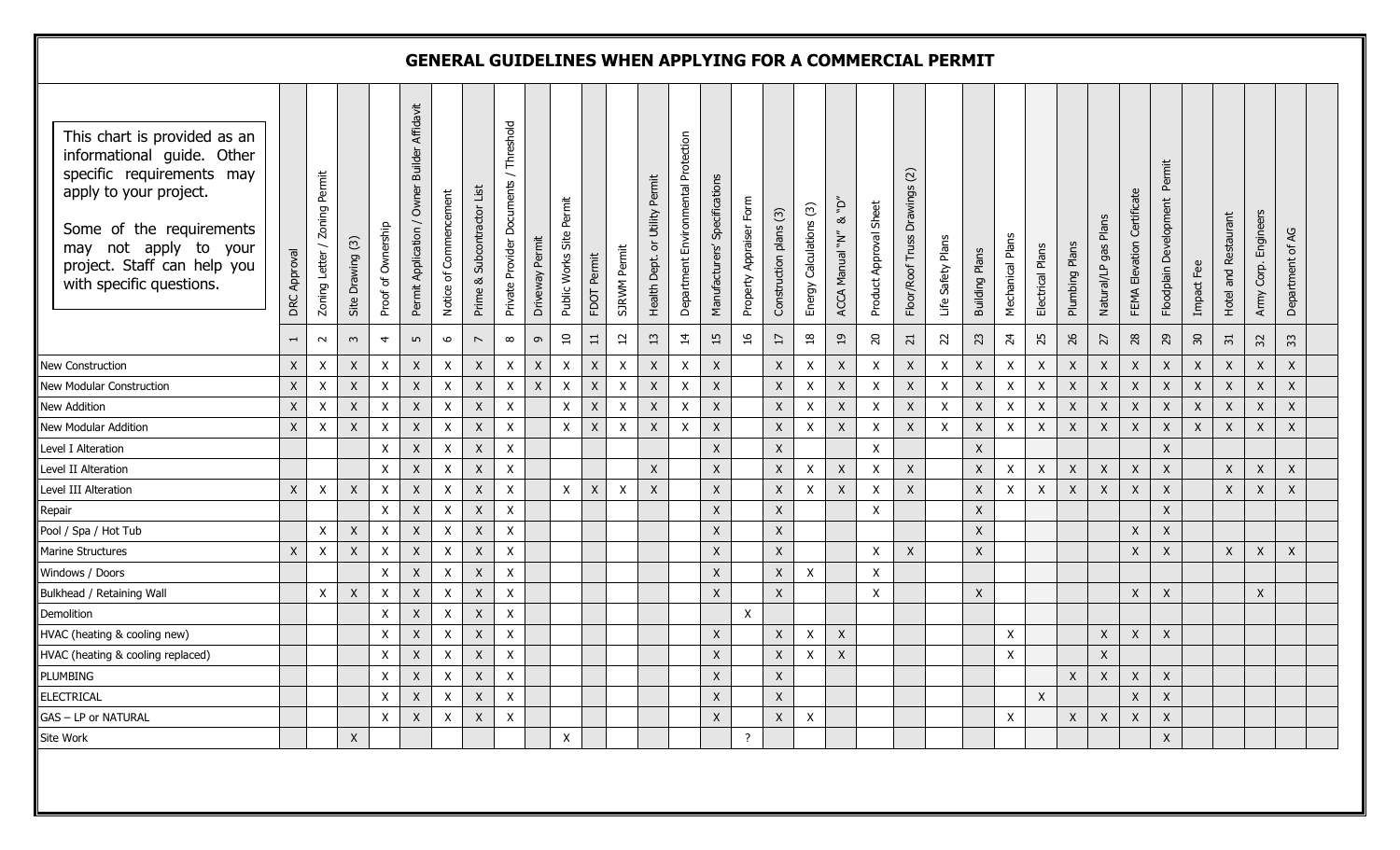# **Putnam County Building Department**

## PERMITTING REQUIREMENTS FOR COMMERCIAL APPLICATIONS

**Checklist:** (See detail below for each specific item)

- **o** Zoning Letter / Zoning Approval
- **o** Application For Building Permit
- **o** Proof of Ownership (includes mobile homes)
- **o** Notice of Commencement
- **o** Site Drawing (3)
- **o** Construction plans/drawings (3)
- **o** Energy Calculations (3)
- **o** ACCA Manual "J" and "D", or ASHRAE (2)
- **o** Florida Product Approval Specification Sheet
- **o** Engineered Roof / Floor Truss Drawings (2)
- **o** Prime & Subcontractor List
- **o** Driveway Permit
- **o** Department of Health Construction Permit (Septic) Utility Permit (Sewer/water)
- **o** Manufacturers' Specification
- **o** Property Appraiser Form
- **o** Mobile Home Inspection (used)
- **o** Mobile Home Set-up Sheet
- **o** Permit Fees / Impact Fees
- **o** FEMA Elevation Certificate

**Specific Instruction**: (For the application package)

Any person applying for a residential building permit must complete in entirety and submit the following documents as applicable to the project:

#### **1) ZONING LETTER / ZONING PERMIT:**

A Zoning Letter is issued by this office to provide the requestor with general information regarding a specific parcel of land. A Zoning Letter is not final approval for a proposed project.

A Zoning Permit (final approval for the proposed land use) is obtained through the Zoning Department of the jurisdiction where the work is to be performed (Putnam County, Pomona Park, or Interlachen).

**NOTE:** The Zoning Letter issued by this office will indicate if there is an Area of Special Flood Hazard on the subject parcel of land. All applicants are encouraged to provide an accurate survey of the subject parcel indicating the elevations, benchmarks, and flood zones as established by a licensed surveyor or design professional.

**2) APPLICATION FOR PERMIT:** (If the information does not apply, please mark "N/A" on the permit application.)

The application must be completed with all the applicable information including:

- **o** Property owner name, address, phone, and mailing address.
- **o** Jobsite address (city, state, and zip code), parcel #, subdivision, lot #.
- **o** Mortgage lender and address.
- **o** Directions to jobsite from Building Division office.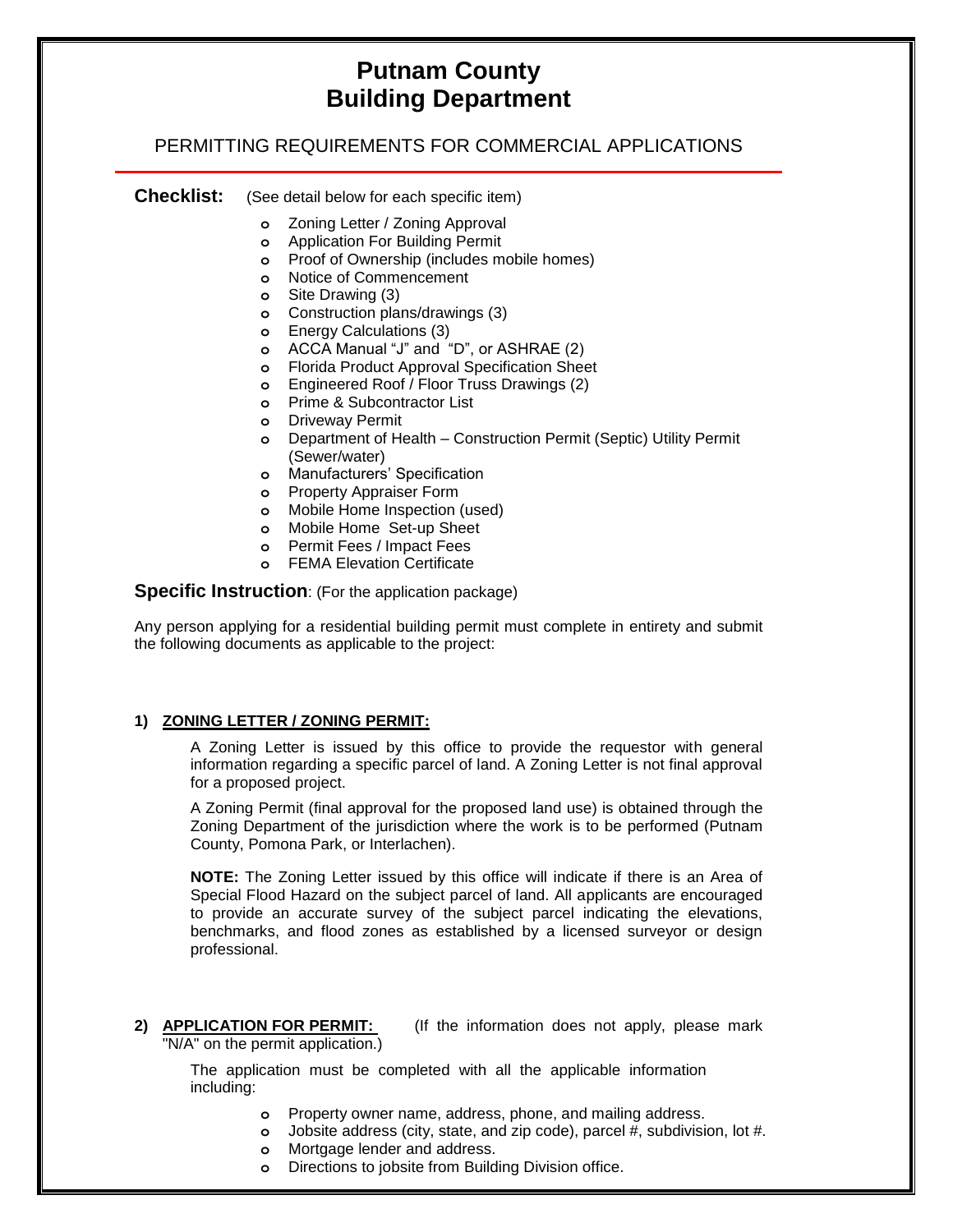- **o** Description of the proposed work or improvements.
- **o** Square footage of proposed work.
- **o** Estimated construction valuation (cost) and building area (square footage).
- **o** Name of electric utility company. (FP&L, Clay Electric, etc.)
- **o** Contractor / Subcontractor List.
- **o** Notarized signature of property owner & contractor (as applicable).

Note: **1)** Construction cost should not include site work.

- **2)** Application must contain original signature(s).
- **3) PROOF OF OWNERSHIP:** If the current owner is officially listed as owner with the Property Appraiser only a photo I.D. will be required. If the current owner is not listed a copy of the recorded deed is required.

#### *MOBILE HOME OWNERS MUST PROVIDE A COPY OF THE DMV TITILE OR OTHER PROOF OF OWNERSHIP.*

### **4) NOTICE OF COMMENCEMENT**:

The Notice of Commencement **must be signed by the owner**, notarized, and recorded (in the Clerk of Circuit Court's Recording Department). Two (2) certified copies of the Notice of Commencement must be obtained from the Recording Department.

- **Exceptions:** Notice of Commencement is not required for any construction work valued at \$2,500.00 or less, or HVAC work less than \$7,500.00.
- Note: A certified copy of the Notice of Commencement must be submitted to the Building Department prior to scheduling the first inspection and one certified copy must be posted at the job site.
- **5) SITE DRAWING:** Three (3) copies of the site plan, plot plan or property survey providing the following information:
	- **o** Lot dimensions
	- **o** Arrow indicating the direction North
	- **o** Street or road location including name and 911 address
	- **o** Setback distances of all existing and proposed buildings (measured from the property lines)
	- **o** Location, length, and width of all recorded easements
	- **o** Show location of proposed driveway
	- **o** Show size, use, and description of all buildings on the property
	- Note: Footprint of new residence must be dimensioned and layout of home must match construction drawings.

## **6) BUILDING CONSTRUCTION PLANS/DRAWINGS:** Three (3) sets of drawings:

For Specific Requirements See **–** Plan Review Requirements for Residential Construction

- **o** Drawings must be drawn to scale, legible, showing dimensions (1/4" scale is recommended).
- **o** Recommended drawing size 24" x 36", maximum size 30" x 42".
- **o** Drawings shall include:
- **o** Foundation plans
- **o** Floor plans
- **o** Wall sections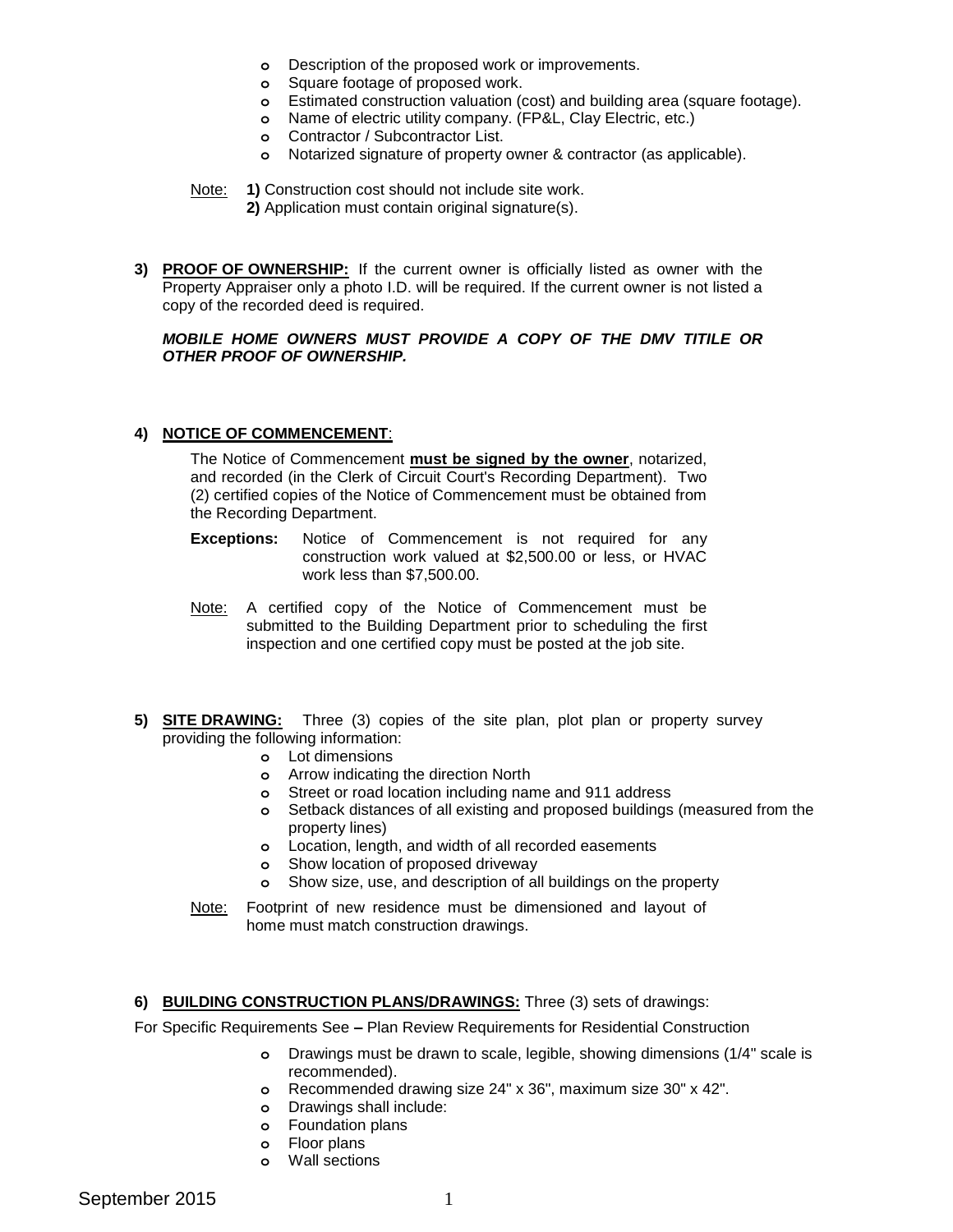- **o** Elevations
- **o** Mechanical (HVAC) Equipment
- **o** Electrical Equipment
- **o** Plumbing Fixtures & Equipment
- **o** Gas Equipment
- **o** Masonry details
- **o** Framing details
- **o** Roof / floor framing plan & truss design
- Note: Detailed drawings are also required for a shed, open porch, screen porch, or room addition.

## **Design must comply with the current edition Florida Building Code & meet one of the following:**

- **o** Signed and sealed by an engineer or architect (currently licensed in the state of Florida)
- **o** Certifications by contractors as allowed by F.S. 489.115(4) (b).
- **o** Prescriptive designs as approved by the Florida Building Code.
- Note: If an architect is not required to design 1 & 2 Family Dwellings the designer's name, address, phone and license numbers must be clearly legible on all submitted sets of drawings.
- **7) ENERGY CALCULATIONS:** (for heating/cooling on new construction, additions, or systems)
	- **o** Two (2) sets of energy calculations plus one (1) copy of the cover page must be included.
	- **o** All copies of energy calculation documents must have an original signature, all required information must be completed including address, permitting office (Putnam), jurisdiction number (641000), and climate zone (zone 2A).
	- **o** EPL Card with address and contractor signature.

## **8) ACCA MANUAL "J" OR ASHRAE LOAD CALCULATIONS:**

An HVAC load & sizing calculation shall be performed on the building and the summary sheet/report shall be attached to the Energy Calculation Forms submitted when application is made for a building permit.

## **9) FLORIDA PRODUCT APPROVAL SPECIFICATION SHEET:**

A blank form is provided by this office for use by the applicant in providing the Product Approval Number and information required by the State of Florida for the following types of products: (1) Panel Walls; (2) Exterior Doors; (3) Roofing Products; (4) Skylights; (5) Windows; (6) Shutters; (7) Structural components; and (8) Products comprising a building's envelope introduced as a result of new technology.

For additional information see Product Approval section at – [www.floridabuilding.org,](http://www.floridabuilding.org/) or contact your supplier for the Florida Product Approval Number.

## **10) ENGINEERED TRUSS PLANS:**

Two (2) sets must be provided, signed and sealed by the truss manufacturer for new construction and additions.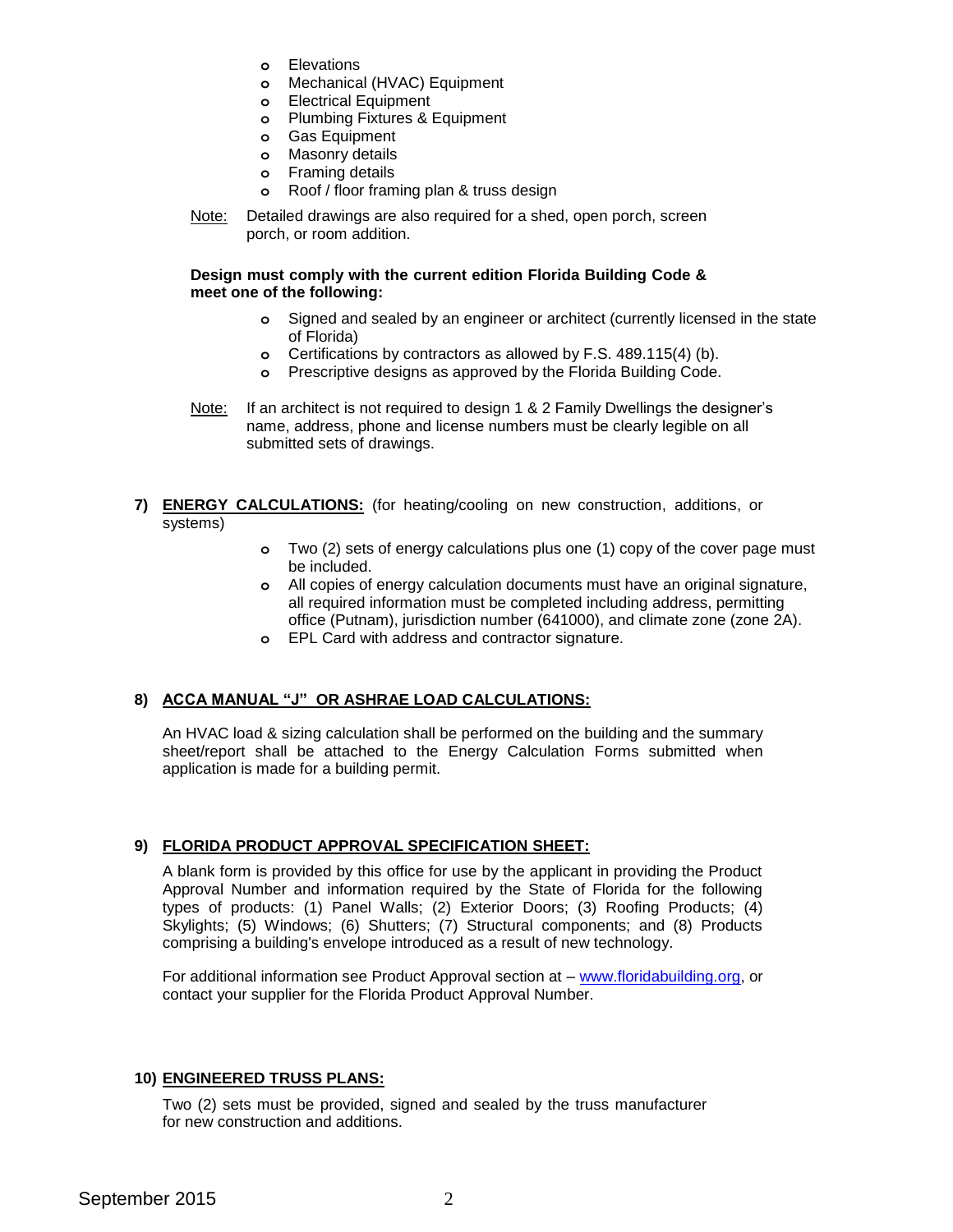- **Exception:** Signed and sealed manufactured truss drawings may be submitted after the permit is issued, provided that at the time of the application, the following design criteria is included in the set of construction drawings and are approved by the building official:
	- **o** Roof framing plans showing location and designation of trusses.
	- **o** Design loads and trusses diagrams.
	- **o** Schedule, location, and designation of metal connectors for uplift.
- **Note:** Approved truss drawings, reviewed by the designer of record, must be presented to the County inspector on the jobsite at time of inspection.

#### **11) CONTRACTOR INFORMATION:** (This information is also required for all subcontractors)

Name, license number, and signature must be shown on the Permit Application Form for all contractors issued a permit, including the sub-contractors. A Sub-Contractor Assignment Form may be used to add a sub-contractor. The prime contractor may indicate a sub-contractor is To Be Determined (TBD). The sub contractor will have to sign on to the permit prior to starting work. The permit fee is collected when the main permit is issued; however, the trade permit is not officially issued until the sub contractor is added to the permit.

Note: All contractors are required to have proof of licensure, liability insurance, workers compensation coverage or a valid exemption, and have documentation on file with the Building Department. If the license of any contractor or sub-contractor has expired, your permit application cannot be issued until the expired license has been updated with Contractor Licensing. For licensing information, please call the Licensing at (386) 329-0461.

## **12) DRIVEWAY PERMIT:**

A Driveway Permit is required for all new construction, when developing or using vacant land, or when an existing driveway or entrance was not previously permitted and approved by Public Works. Contact FDOT at 904-825-5036 for accessing onto a state road.

## **13) DEPARTMENT OF HEALTH – CONSTRUCTION PERMIT:**

A permit for Onsite Sewage Treatment and Disposal System must be issued by the State of Florida, Department of Health prior to issuance of a Building Permit. Please contact the Department of Health in Palatka at (386) 326-7189 for information.

## **14) MANUFACTURERS' SPECIFICATIONS:**

When products required to have Florida Product Approval (item #9), and/or equipment and appliances are installed on a project the permit holder is required to have all manufacturer's specifications and installation guidelines on site and available to the inspector for the required inspection.